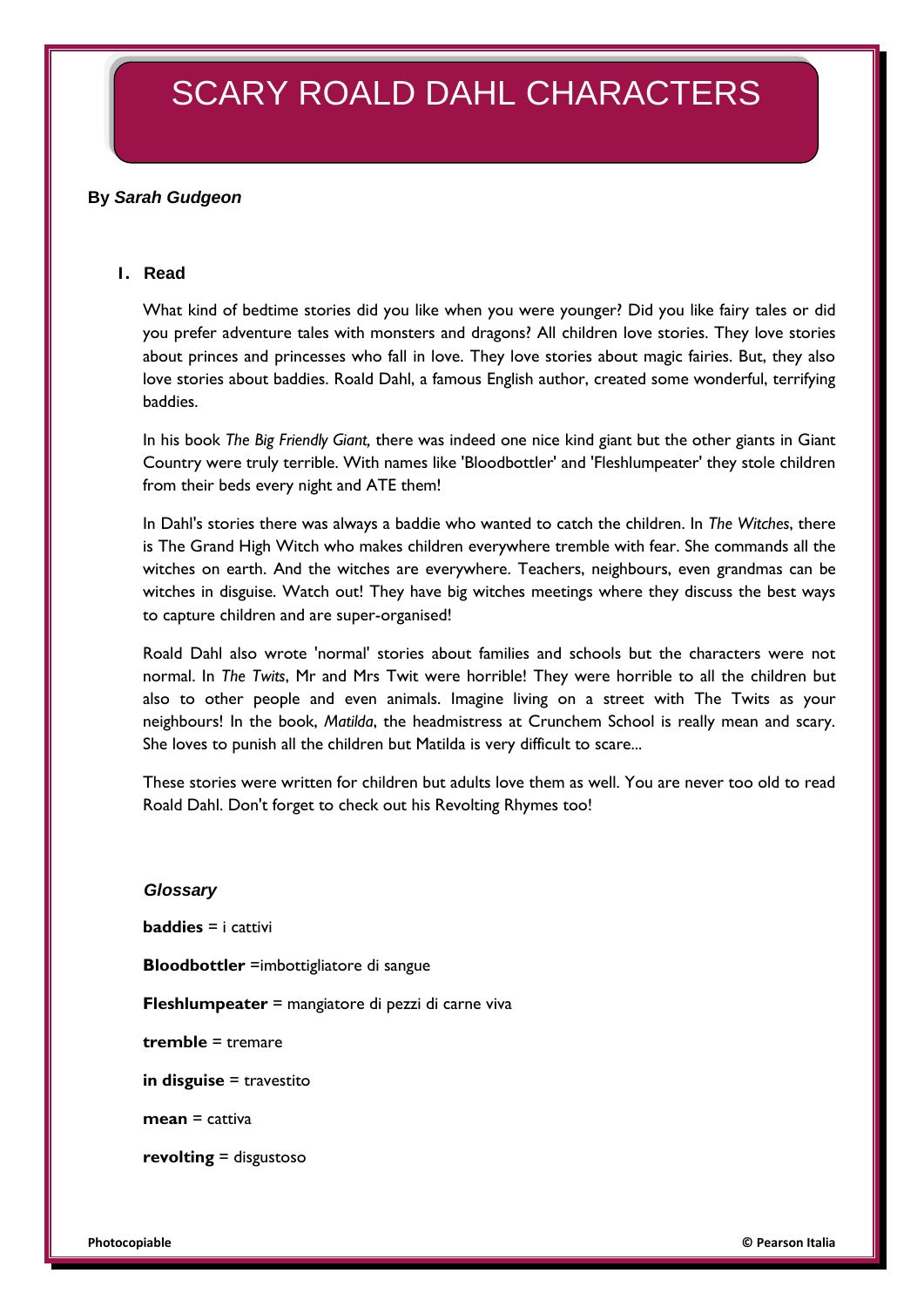#### **2. Answer these questions.**

- a. Who is the BFG?
- b. Where do withes live?
- c. Who are Mr. & Mrs. Twit horrible to?
- d. Is the Headmistress at Crunchem School nice?
- e. Who should read Roald Dahl's books?
- **3. Create your own character for one of Roald Dahl's stories. Write a paragraph to describe why he/she/it is so terribly scary.**

My character is called…

He/She/It is…

He/She/It is so terribly scary because…

#### **4. Talk to a friend. Tell him/her about your character.**

My character is really scary…